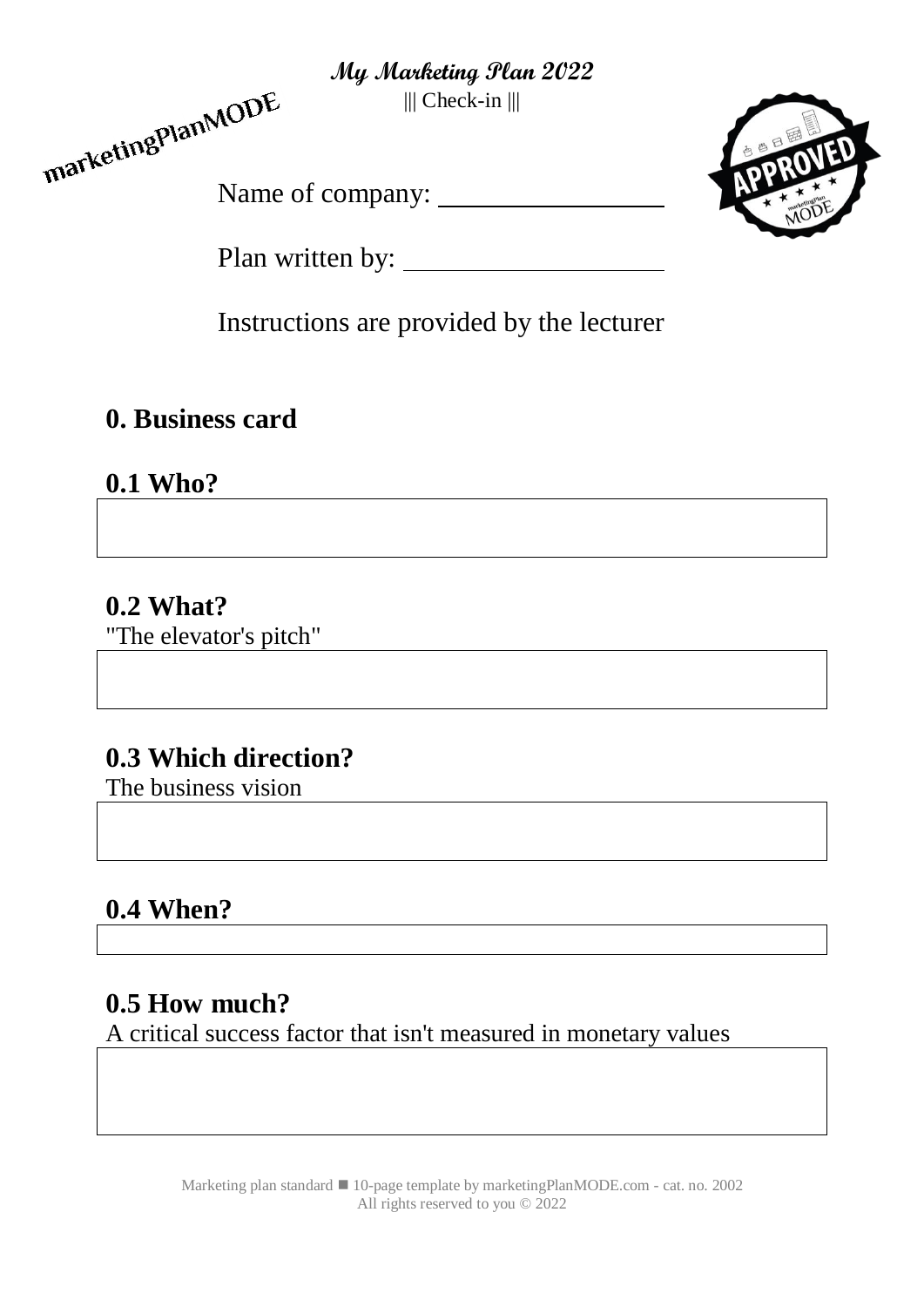--- Strategic Planning ---

## **1. Analysis of the Current Situation - past year**

#### 1.1. Influential business trends to-date

Political, economical, social, technological, environmental, legal The trend that has most influenced our business so far is...

## 1.2. Market analysis to-date

## 1.2.1 Markets in which the company is involved in

| Market-1                                                          | Market-2 | Market-3                |  |  |  |  |  |
|-------------------------------------------------------------------|----------|-------------------------|--|--|--|--|--|
|                                                                   |          |                         |  |  |  |  |  |
| If relevant, illustrate market mapping (market, sub-market-niche) |          |                         |  |  |  |  |  |
| 1.2.2 The level of competitiveness of our main market (market-    |          |                         |  |  |  |  |  |
| $1)$ is                                                           |          |                         |  |  |  |  |  |
| which means                                                       |          | include Annex no. $1.2$ |  |  |  |  |  |

## 1.3. Competitive analysis to-date

| Direct competitor-1                                                                                             | Direct competitor-2 | Direct competitor-3 |  |  |  |
|-----------------------------------------------------------------------------------------------------------------|---------------------|---------------------|--|--|--|
| Our level of competitiveness is (higher/lower) than (direct<br><i>include Annex no. 1.3</i><br>competitor-1) by |                     |                     |  |  |  |

## 1.4. Current market segmentation to-date

| Methodology-1         | m | e | t | h | $\mathbf 0$ | đ |                                          | $\mathbf{O}$ | g |  | 3 |  |
|-----------------------|---|---|---|---|-------------|---|------------------------------------------|--------------|---|--|---|--|
| Our main segments are |   |   |   |   |             |   | Stakeholder                              |              |   |  |   |  |
| Methodology-2         |   |   |   |   |             |   |                                          |              |   |  |   |  |
| Our main segments are |   |   |   |   |             |   |                                          |              |   |  |   |  |
|                       |   |   |   |   |             |   |                                          |              |   |  |   |  |
|                       |   |   |   |   |             |   | Customers, output of methodologies 1 & 2 |              |   |  |   |  |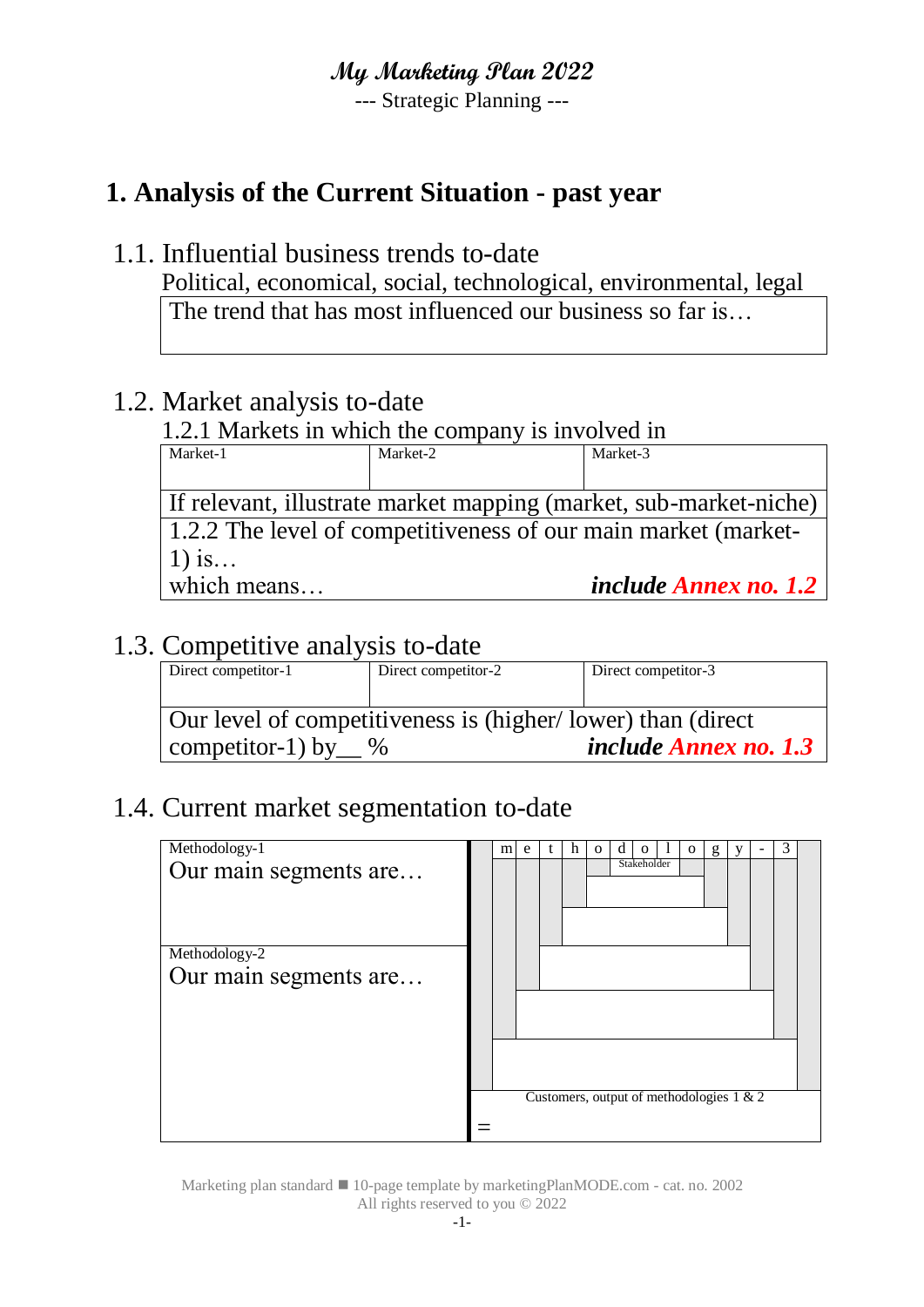--- Strategic Planning ---

Chapter 1 - Analysis of the Current Situation - past year

#### 1.5. Marketing offer (offer-mix) to-date An existing "importance-mix" among four elements

| Quality of service |                              |
|--------------------|------------------------------|
| Brand              |                              |
| Price              |                              |
| Physical features  | <i>include Annex no.</i> 1.5 |

break-down the above rectangle into relative parts demonstrating the mix

#### 1.6. Marketing promotion (promotion-mix) to-date An existing "importance-mix" among seven elements

| $\mathbf{m}$ $\mathbf{v}$ and $\mathbf{v}$ | $\frac{1}{2}$                                                                                                                                                                                                        |
|--------------------------------------------|----------------------------------------------------------------------------------------------------------------------------------------------------------------------------------------------------------------------|
| Distrib.-mix:                              |                                                                                                                                                                                                                      |
| Direct marketing                           |                                                                                                                                                                                                                      |
| Indirect marketing                         |                                                                                                                                                                                                                      |
| MarCom-mix:                                |                                                                                                                                                                                                                      |
| Advertising                                |                                                                                                                                                                                                                      |
| PR                                         |                                                                                                                                                                                                                      |
| Sales' promotions                          |                                                                                                                                                                                                                      |
| Sponsorships                               |                                                                                                                                                                                                                      |
| Trade fairs                                | <i>include Annex no. 1.6</i>                                                                                                                                                                                         |
|                                            | $\bullet$ . The set of $\bullet$<br>1.11<br>$\bullet$<br>$\mathbf{1}$<br>$\sim$ 1 $\sim$<br>and the second second and the second<br>$\mathbf{1}$<br>$1 \quad 1$<br>$\blacksquare$<br>$\cdot$ 1<br>$\sim$ 1<br>$\sim$ |

break-down the above rectangles into relative parts demonstrating the mix

#### 1.7. Actual strengths & weaknesses

#### 1.7.1 Competitive advantages (as perceived by our clients)

- $\odot$ RSP/ESP1
- $\odot$ RSP/ESP2
- $\odot$ RSP/ESP3

Rational selling points (RSP), Emotional selling points (ESP)

#### 1.7.2 Main weaknesses (as perceived by our clients)



*include Annex no. 1.7*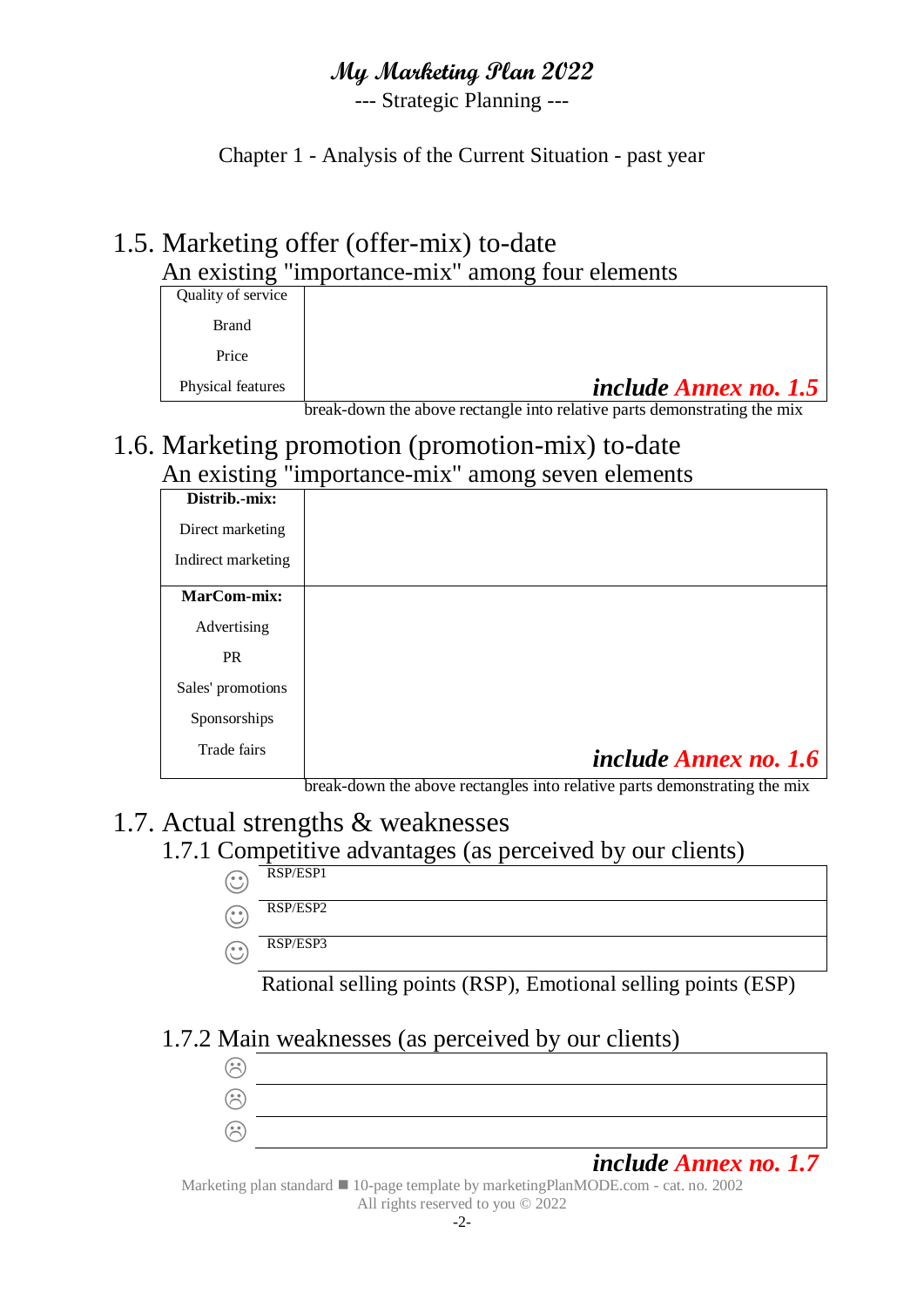--- Strategic Planning ---

Chapter 1 - Analysis of the Current Situation - past year

## 1.8. Actual perceptions: positioning

Our brand is best perceived by (our existing segments - see #1.4), in comparison to (competitive brands - see #1.3), as far as (RSPs or ESPs - see #1.7.1) are concerned.

*include Annex no. 1.8*

End of chapter 1 out of 4 - Analysis of the current situation (past year)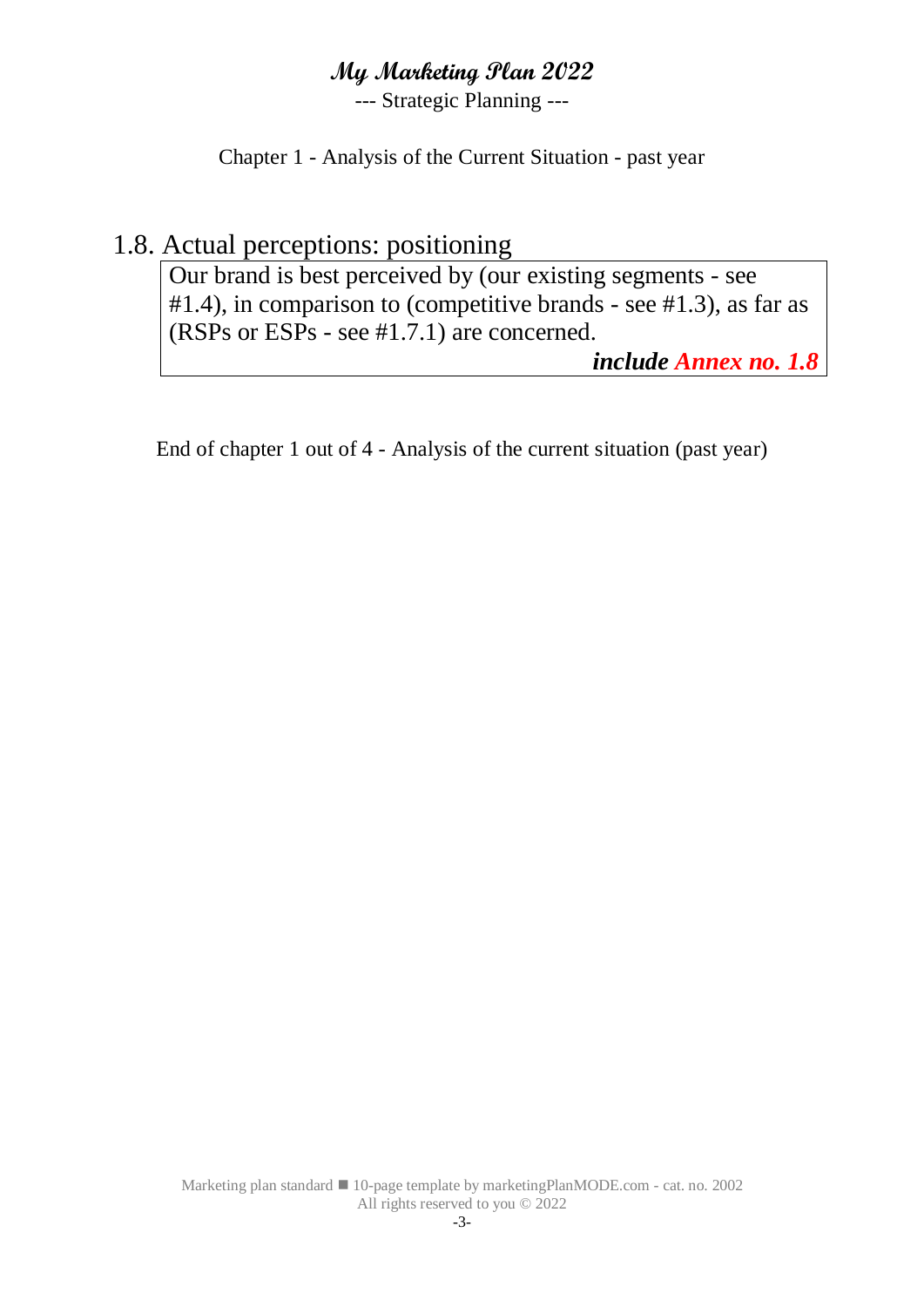--- Strategic Planning ---

## **2. Marketing Strategy & Objectives - next year**

2.1. Selected marketing strategy next year (what/ when/ where) Our preferred strategy is entitled " strategy", which means…

*include Annex no. 2.1*

- 2.2. Developing a value proposition to back-up the strategy Based on #2.1, answering the "what", "when" & "where" In tune with our preferred strategy, as of (see #0.4), we are going to develop the following value proposition [in (where?)]:…
- 2.3. Targeting next year Based on #1.4, segmentation, page 1 In tune with the selected strategy (see #2.1), as of (see #0.4), our main targeted segments will be…
- 2.4. Revising the marketing offer next year Based on the re-mix of #1.5, page 2

In tune with the selected strategy (see #2.1), as of (see #0.4), most resources will be allocated to… because (state the main reason)…

*include Annex no. 2.4*

2.5. Revising marketing promotion next year Based on the re-mix of #1.6, page 2

In tune with the selected strategy (see #2.1), as of (see #0.4), most resources will be allocated to… because (state the main reason)…

*include Annex no. 2.5*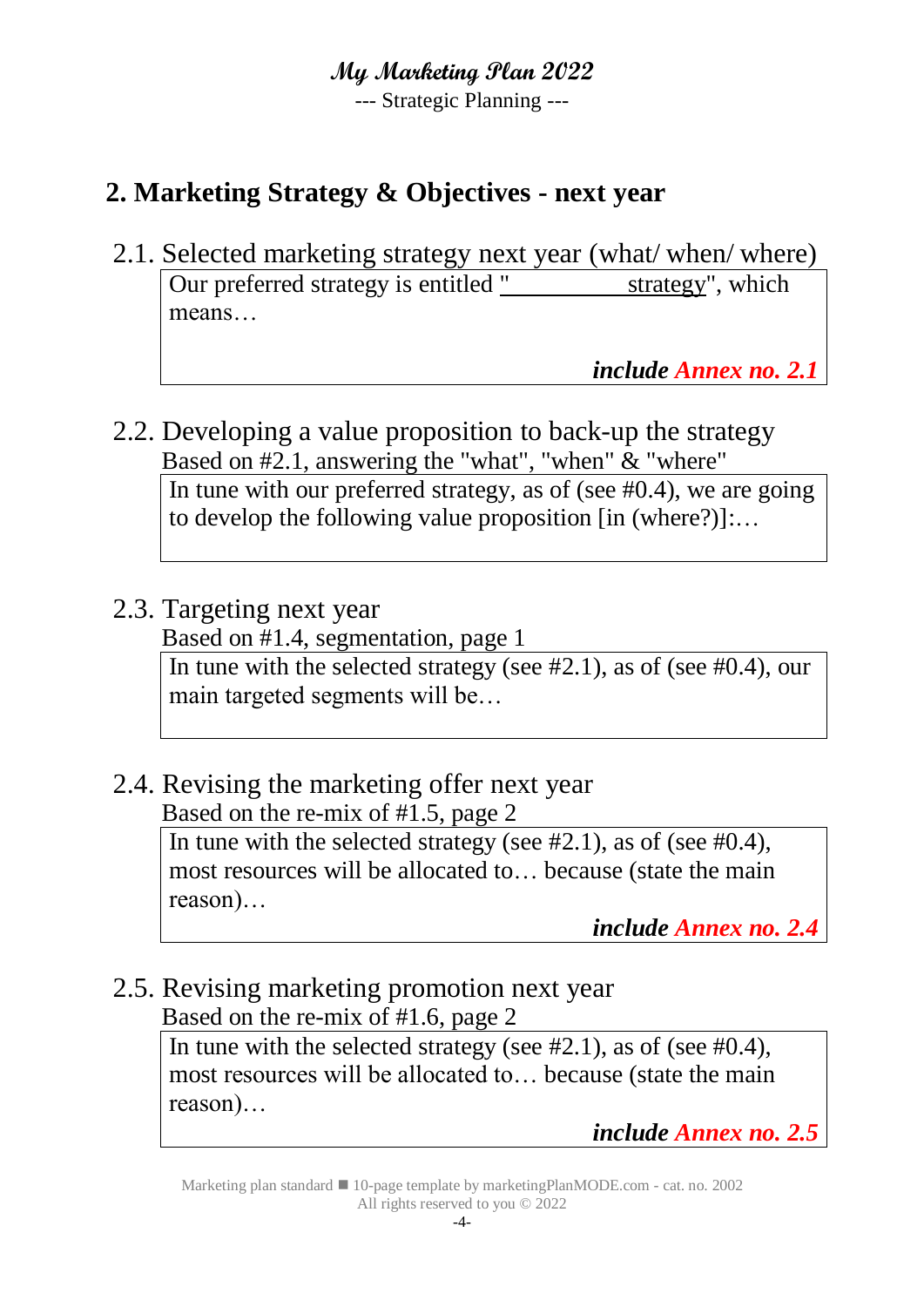--- Strategic Planning ---

Chapter 2 - Marketing Strategy & Objectives - next year

#### 2.6. Transforming strengths & weaknesses into objectives (based on annex 2.6, setting at least two objectives)

In tune with the selected strategy (see  $#2.1$ ), as of (see  $#0.4$ ), we are going to…

*include Annex no. 2.6*

|                               |                      | Annex no. 2.6               |                       |  |  |  |  |  |
|-------------------------------|----------------------|-----------------------------|-----------------------|--|--|--|--|--|
|                               |                      | Past & present              |                       |  |  |  |  |  |
|                               |                      |                             | Based on #1.7, page 2 |  |  |  |  |  |
|                               |                      | <b>Strengths</b>            | <b>Weaknesses</b>     |  |  |  |  |  |
|                               | <b>Opportunities</b> | In $(\text{\#}0.4)$ , we'll | In $(\#0.4)$ , we'll  |  |  |  |  |  |
|                               |                      |                             |                       |  |  |  |  |  |
|                               |                      |                             |                       |  |  |  |  |  |
| ᆔ                             |                      |                             |                       |  |  |  |  |  |
| $\mathbf{u}$<br>$\rightarrow$ |                      | <sub>SO</sub>               | <b>WO</b>             |  |  |  |  |  |
| $\overline{u}$                | <b>Threats</b>       | <b>ST</b>                   | <b>WT</b>             |  |  |  |  |  |
| $\sigma$                      |                      | In $(\#0.4)$ , we'll        | In $(\#0.4)$ , we'll  |  |  |  |  |  |
|                               |                      |                             |                       |  |  |  |  |  |
|                               |                      |                             |                       |  |  |  |  |  |
|                               |                      |                             |                       |  |  |  |  |  |

#### 2.7. Improving perceptions next year: repositioning Based on #1.7, page 3, a perceptual gap has to be created on a perceptual map to serve as the desired position (repositioning). *include Annex no. 2.7*

## 2.8. Conducting yearly sales forecast

As of (see #0.4), our expected sales forecast is... *include Annex no. 2.8*

End of chapter 2 out of 4 - Marketing strategy & objectives (next year)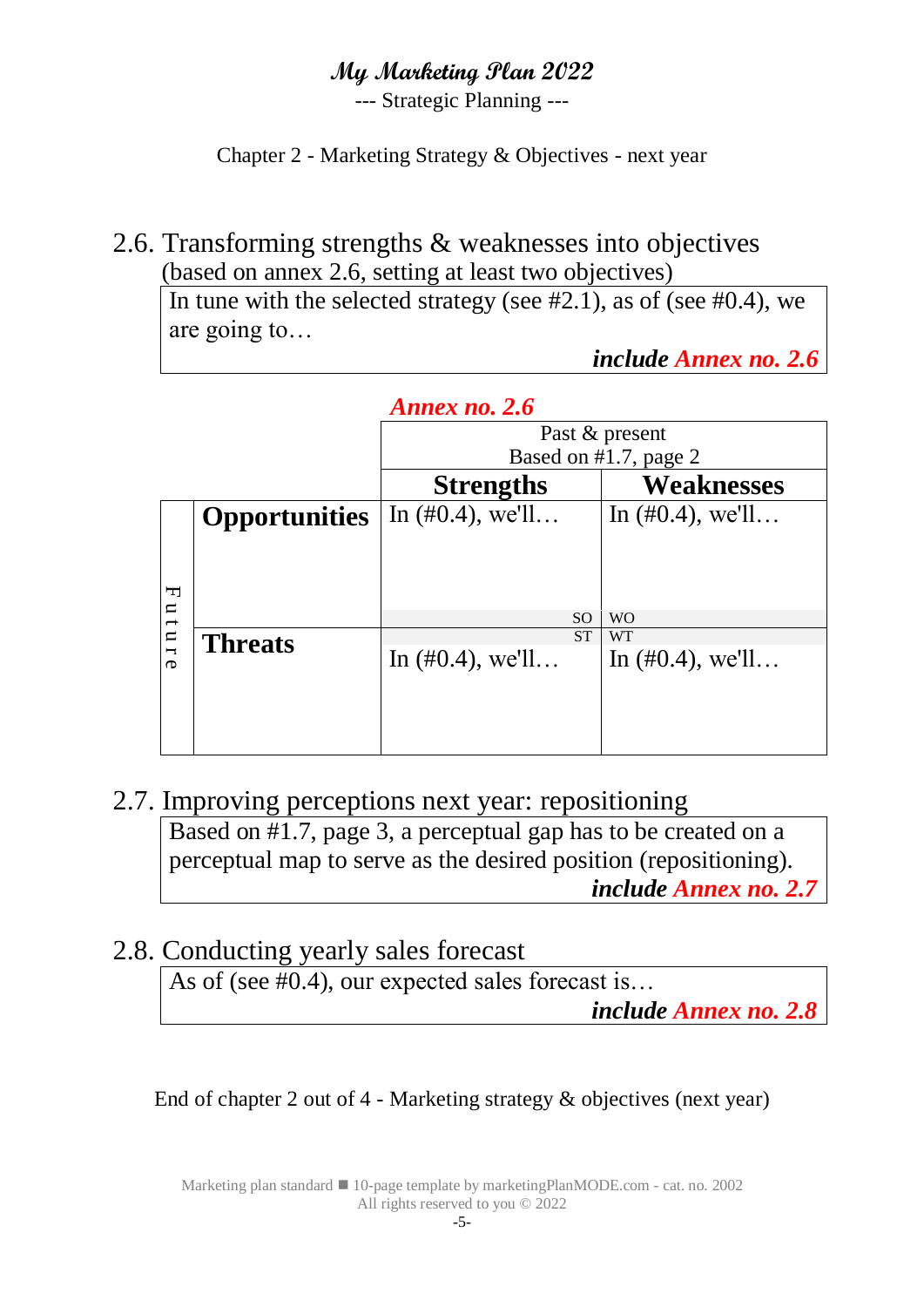<<< Marketing Action Plan >>>

# **3. Marketing Action Plan & Budget - next year**

## 3.1. To pursue partnerships: 1+1>2

(based on annex 3.1, trying to locate a complementing partner) To collaborate with…

*include Annex no. 3.1*

#### *Annex no. 3.1*

|      | us |           | potential partner |
|------|----|-----------|-------------------|
|      |    |           |                   |
| #171 |    | strengths | weaknesses        |
|      |    |           |                   |
|      |    |           |                   |
|      |    |           |                   |

Content in column 1 can complement column 4, column 2 and 3 can do so respectively

#### 3.2. To maintain successful marketing activities  $\frac{1}{41}$   $\frac{1}{6}$

| $\left($ COIISUIL #1.0)  |                 |
|--------------------------|-----------------|
| $\Gamma$ To continue and | To continue and |
|                          |                 |

# 3.3. To adjust the offer

In response to objective #2.4

|                    | ັ           |
|--------------------|-------------|
| Quality of service | To $(verb)$ |
| <b>Brand</b>       |             |
| Price              |             |
| Physical features  | To $(verb)$ |
|                    |             |
|                    |             |
|                    | To $(verb)$ |
|                    |             |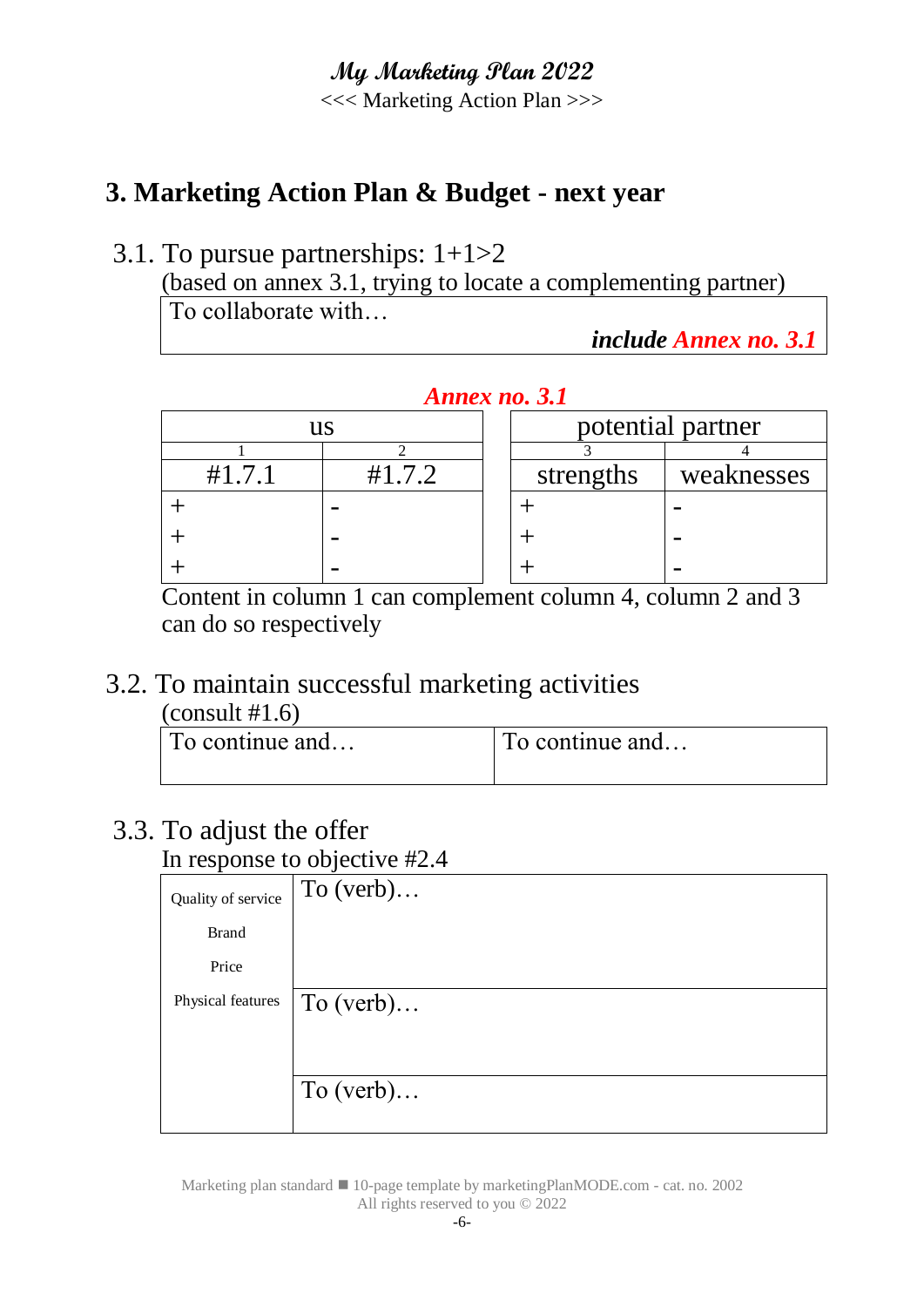<<< Marketing Action Plan >>>

#### 3. Marketing Action Plan & Budget - next year

#### 3.4. To promote marketing activities In response to objective  $\sharp$  5

|                    | III ICSPUISC IO ODJCCU VC $\pi$ 2.J |
|--------------------|-------------------------------------|
| Distribution-mix:  | 3.4.1                               |
| Direct marketing   | To $(verb)$                         |
| Indirect marketing |                                     |
| MarCom-mix:        |                                     |
| Advertising        | 3.4.2                               |
| PR                 | To $(verb)$                         |
| Sales' promotions  |                                     |
| Sponsorships       |                                     |
| Trade fairs        | 3.4.3<br>To $(verb)$                |

3.5. To manage the marketing action plan projects Columns 2/3/4 can be rearranged as per the nature of the project

|                | $\overline{2}$ | 3          |  |       |                  |     |                 |  |  |  |  |  |  |  |  |  |  |  |  |  |  |  |  |  |  |  |  |  |  |  |  |  |  |  |  |  |  |  |  |  |  |  |  |  |  |  |  |  |  |  |  |  |  |  |  |  |  |  |  | 4 |  |
|----------------|----------------|------------|--|-------|------------------|-----|-----------------|--|--|--|--|--|--|--|--|--|--|--|--|--|--|--|--|--|--|--|--|--|--|--|--|--|--|--|--|--|--|--|--|--|--|--|--|--|--|--|--|--|--|--|--|--|--|--|--|--|--|--|--|---|--|
| What?          | By             | When?      |  |       |                  | How | <b>Comments</b> |  |  |  |  |  |  |  |  |  |  |  |  |  |  |  |  |  |  |  |  |  |  |  |  |  |  |  |  |  |  |  |  |  |  |  |  |  |  |  |  |  |  |  |  |  |  |  |  |  |  |  |  |   |  |
| Based on #3.4  | who?           | from<br>to |  | much? | support column-1 |     |                 |  |  |  |  |  |  |  |  |  |  |  |  |  |  |  |  |  |  |  |  |  |  |  |  |  |  |  |  |  |  |  |  |  |  |  |  |  |  |  |  |  |  |  |  |  |  |  |  |  |  |  |  |   |  |
|                |                |            |  |       |                  |     |                 |  |  |  |  |  |  |  |  |  |  |  |  |  |  |  |  |  |  |  |  |  |  |  |  |  |  |  |  |  |  |  |  |  |  |  |  |  |  |  |  |  |  |  |  |  |  |  |  |  |  |  |  |   |  |
|                |                |            |  |       |                  |     |                 |  |  |  |  |  |  |  |  |  |  |  |  |  |  |  |  |  |  |  |  |  |  |  |  |  |  |  |  |  |  |  |  |  |  |  |  |  |  |  |  |  |  |  |  |  |  |  |  |  |  |  |  |   |  |
| $\overline{c}$ |                |            |  |       |                  |     |                 |  |  |  |  |  |  |  |  |  |  |  |  |  |  |  |  |  |  |  |  |  |  |  |  |  |  |  |  |  |  |  |  |  |  |  |  |  |  |  |  |  |  |  |  |  |  |  |  |  |  |  |  |   |  |
|                |                |            |  |       |                  |     |                 |  |  |  |  |  |  |  |  |  |  |  |  |  |  |  |  |  |  |  |  |  |  |  |  |  |  |  |  |  |  |  |  |  |  |  |  |  |  |  |  |  |  |  |  |  |  |  |  |  |  |  |  |   |  |
| 3              |                |            |  |       |                  |     |                 |  |  |  |  |  |  |  |  |  |  |  |  |  |  |  |  |  |  |  |  |  |  |  |  |  |  |  |  |  |  |  |  |  |  |  |  |  |  |  |  |  |  |  |  |  |  |  |  |  |  |  |  |   |  |
|                |                |            |  |       |                  |     |                 |  |  |  |  |  |  |  |  |  |  |  |  |  |  |  |  |  |  |  |  |  |  |  |  |  |  |  |  |  |  |  |  |  |  |  |  |  |  |  |  |  |  |  |  |  |  |  |  |  |  |  |  |   |  |
| $\overline{4}$ |                |            |  |       |                  |     |                 |  |  |  |  |  |  |  |  |  |  |  |  |  |  |  |  |  |  |  |  |  |  |  |  |  |  |  |  |  |  |  |  |  |  |  |  |  |  |  |  |  |  |  |  |  |  |  |  |  |  |  |  |   |  |
|                |                |            |  |       |                  |     |                 |  |  |  |  |  |  |  |  |  |  |  |  |  |  |  |  |  |  |  |  |  |  |  |  |  |  |  |  |  |  |  |  |  |  |  |  |  |  |  |  |  |  |  |  |  |  |  |  |  |  |  |  |   |  |
| 5              |                |            |  |       |                  |     |                 |  |  |  |  |  |  |  |  |  |  |  |  |  |  |  |  |  |  |  |  |  |  |  |  |  |  |  |  |  |  |  |  |  |  |  |  |  |  |  |  |  |  |  |  |  |  |  |  |  |  |  |  |   |  |
|                |                |            |  |       |                  |     |                 |  |  |  |  |  |  |  |  |  |  |  |  |  |  |  |  |  |  |  |  |  |  |  |  |  |  |  |  |  |  |  |  |  |  |  |  |  |  |  |  |  |  |  |  |  |  |  |  |  |  |  |  |   |  |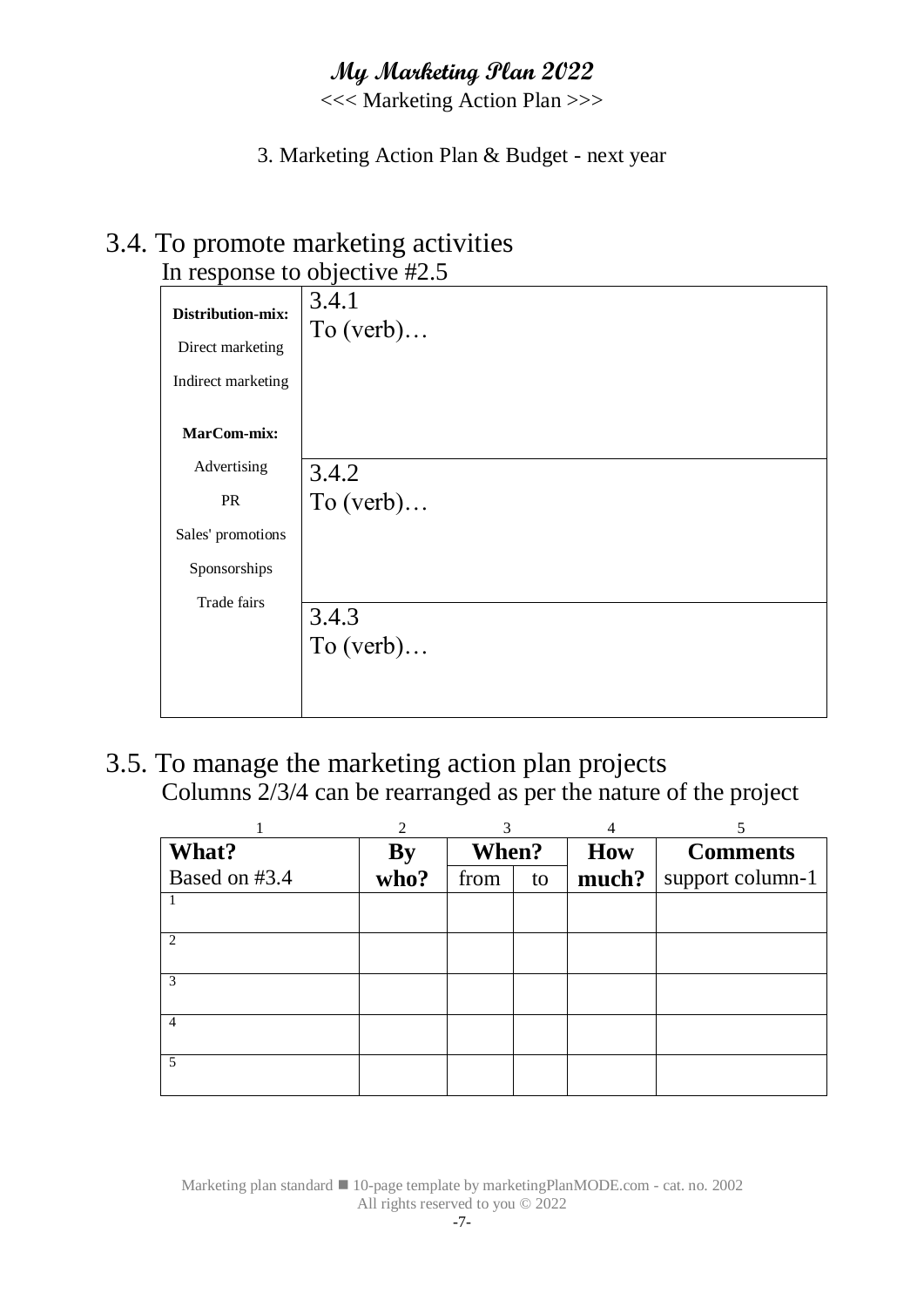<<< Marketing Action Plan >>>

#### 3. Marketing Action Plan & Budget - next year

#### 3.6. To set a periodical marketing budget Related to #2.8

| Resources        |  | Expenses |                                |  |  |  |
|------------------|--|----------|--------------------------------|--|--|--|
| Capital          |  |          | #3.4.1                         |  |  |  |
| Loans            |  |          | #3.4.1                         |  |  |  |
| Coop, see $#3.1$ |  |          | #3.4.2                         |  |  |  |
|                  |  |          | #3.4.3                         |  |  |  |
|                  |  |          |                                |  |  |  |
|                  |  |          | M <sup>arketing</sup> research |  |  |  |
|                  |  |          | Non-allocated                  |  |  |  |
| Total            |  | 100%     | Total                          |  |  |  |

End of chapter 3 out of 4 - Marketing action plan & budget (next year)